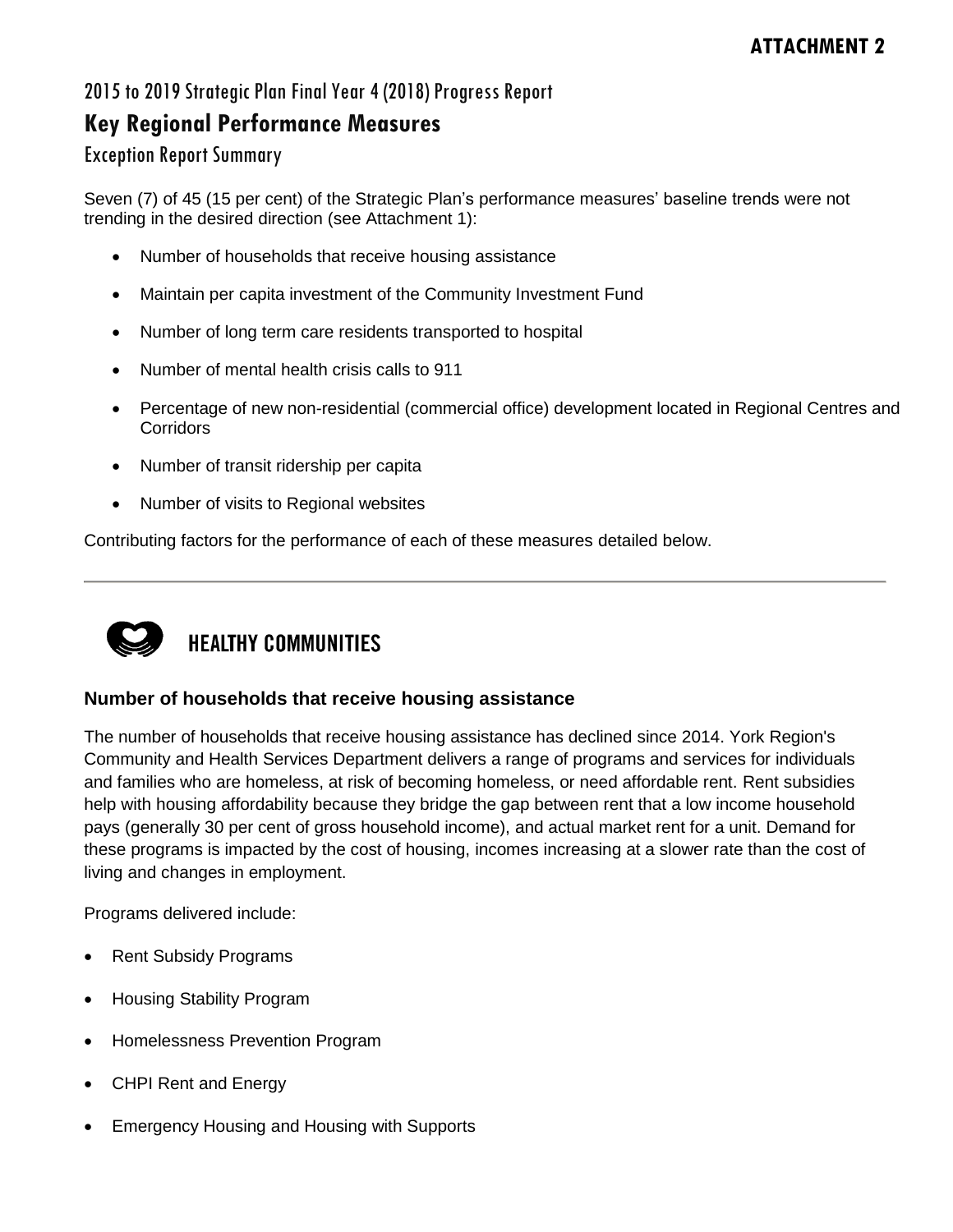#### **Maintain per capita investment of the Community Investment Fund**

The per capita investment in the Community Investment Fund is a key Regional performance measure in the *2015 to 2019 Strategic Plan* to measure strengthening the Region's network of human services to support people in achieving their potential.

The 2018 budget for the Community Investment Fund was \$5,683,711, which is a per capita investment of \$4.75. The reduction in per capita investment funding compared to 2014 was a result of an increasing York Region population (estimated at 1,196,559 as of December 2018).

#### **Number of long term care residents transported to hospital**

There are a number of reasons the number of long term care residents transported to hospitals has increased. A rapidly aging population and higher acuity level of residents impacts the number of long term care residents transported to hospital by paramedics. As a result of long wait times for long term care beds, many residents admitted into long term care are frail, elderly, and more likely to require acute care.

This measure includes all 46 long term care homes in the Central Local Health Integration Network (CLHIN); not just the two homes operated by the York Region. Paramedic Services have little to no control over this performance measure.

As identified in the *Ambulance Act*, which governs the provision of Emergency Health Services in Ontario, paramedics are largely restricted to stabilizing patients and transporting them to the nearest hospital emergency department. Under the current framework, there is little paramedics can do to reduce the volume of emergency department transports.

#### **Number of mental health crisis calls to 911**

Mental health crisis calls for services to York Regional Police include calls for emotionally disturbed persons and attempt suicides. The data is based on reports where mental health was the primary issues. Reports where there was a criminal offence or other factors may not be included.

Over the past few years, there has been an increasing awareness on the part of society regarding the prevalence of mental health issues. The enormous impact of mental health issues on society, families and the economy is becoming better understood, increasingly talked about, and a higher priority for governments.

A *2015 to 2019 Strategic Plan* performance measure guiding the objective of protecting public health is the number of mental health crisis calls to 911. The number of mental health crisis calls to 911 has continued to rise. Factors contributing to the increase in mental health crisis calls include population growth, aging population, increasing public awareness, and increasing number of residents with more complex mental health needs. As emergency responders, police respond to persons in crisis around the clock when other supporting services may not be available.

To address this, York Region and York Regional Police have worked together to develop new mental health initiatives:

 **Mental Health Matters** is an initiative that creates awareness and better integrates services to meet client needs. Mental Health Matters builds capacity among staff to identify mental health issues and connect clients in crisis to the right service. To support better coordinated services for residents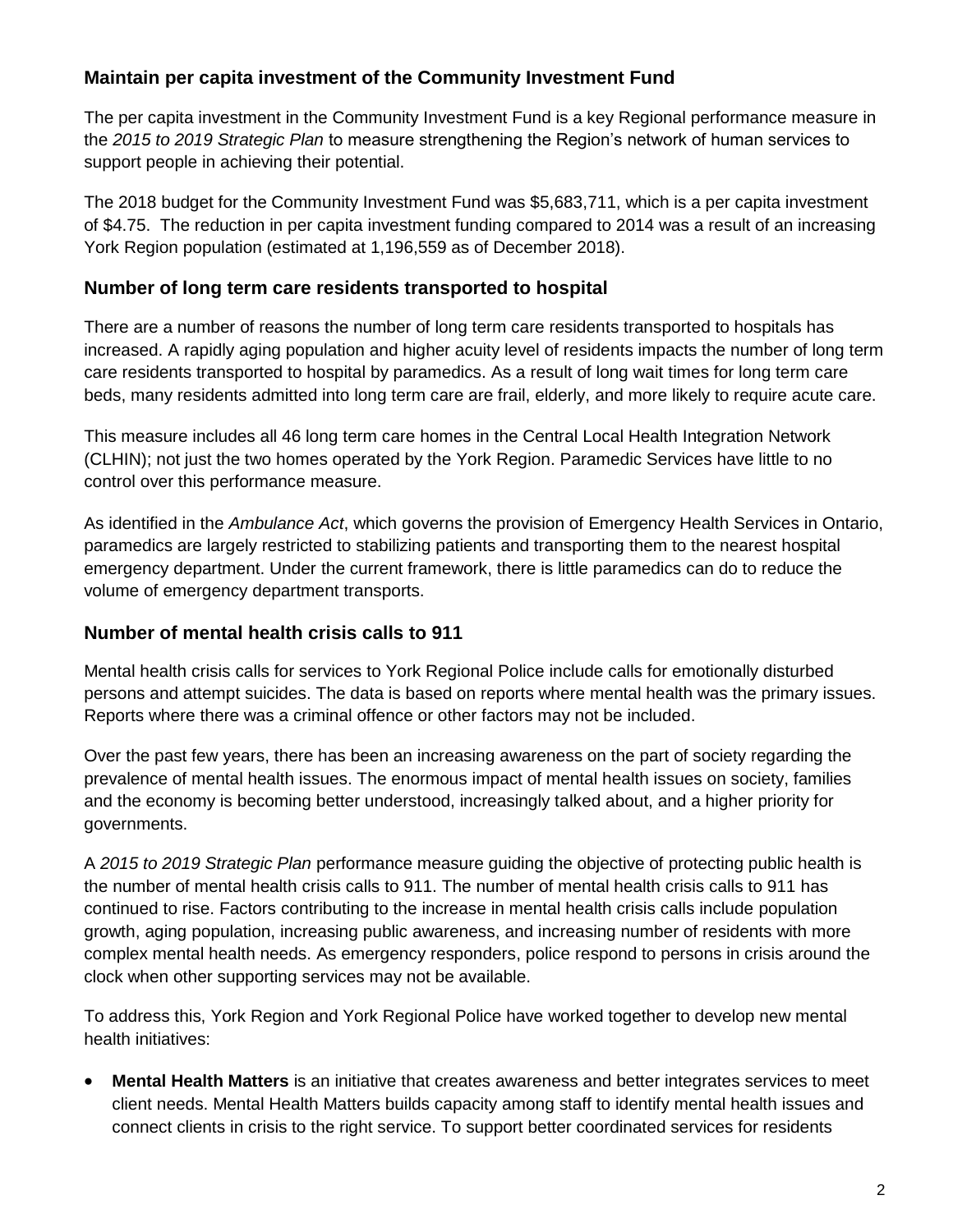experiencing mental health and/or addictions crisis, York Region, York Regional Police and community stakeholders have taken the following steps:

- $\circ$  Implemented a Rapid Response Table provides support to residents who are at increased risk of crisis, primarily because of mental health and/or addictions crisis. This table is comprised of representatives from multiple community agencies such as Canadian Mental Health Association, York Support Services Network, Children's Aid Society, Streamline Access, Southlake Health Centre, LOFT and Addiction Services of York Region.
- $\circ$  Working on a Mental Health and Addictions Hub that will serve as an alternative to hospital emergency departments for people in mental health and/or addictions crisis by providing crisis and stabilization beds; rapid access to psychiatry, rapid addictions management, withdrawal management beds; physical health supports and connections to community mental health and/or addictions supports.
- **Mental Health Support Teams** are York Regional Police mobile outreach units consisting of a plain clothes police officer and a mental health crisis worker. The teams provide crisis assessments, crisis intervention, support and referrals to affected individuals and/or their families.

These initiatives help to better link efforts, coordinate services and achieve better outcomes for clients with mental health challenges.



#### **Percentage of new non-residential (commercial office) development located in Regional Centres and Corridors**

This measure identifies the percentage of new non-residential development (commercial office development) located in Regional Centres and Corridors. York Region's Centres include Newmarket Centre, Richmond Hill / Langstaff Gateway Centre, Vaughan Metropolitan Centre and Markham Centre. York Region's Corridors include Highway 7, Yonge Street, and portions of Davis Drive and Green Lane.

The percentage of new office development in Regional Centres and Corridors fluctuates from year-to-year. In 2017 and 2018, no new office commercial development permits were issued in Regional Centres and Corridors, however two new buildings were completed accounting for 175,000 square feet of new office commercial space. The Regional Office Market Attraction campaign will be reflected in future reporting years. External factors that affect this curve are macro economic trends, cost of development, and financial viability.

Despite the lack of new permits for 2017 and 2018, Centres and Corridors employment rose by over 5,000 jobs for the second straight year. From 2017 to 2018, over 5,280 new jobs were added in the centres and corridors, representing a 4.3 per cent increase which is higher than the 2.4 per cent job increase observed Region-wide. Many of these added jobs moved into existing and recently constructed office buildings, including the KPMG building in Vaughan Metropolitan Centre which is now fully leased.